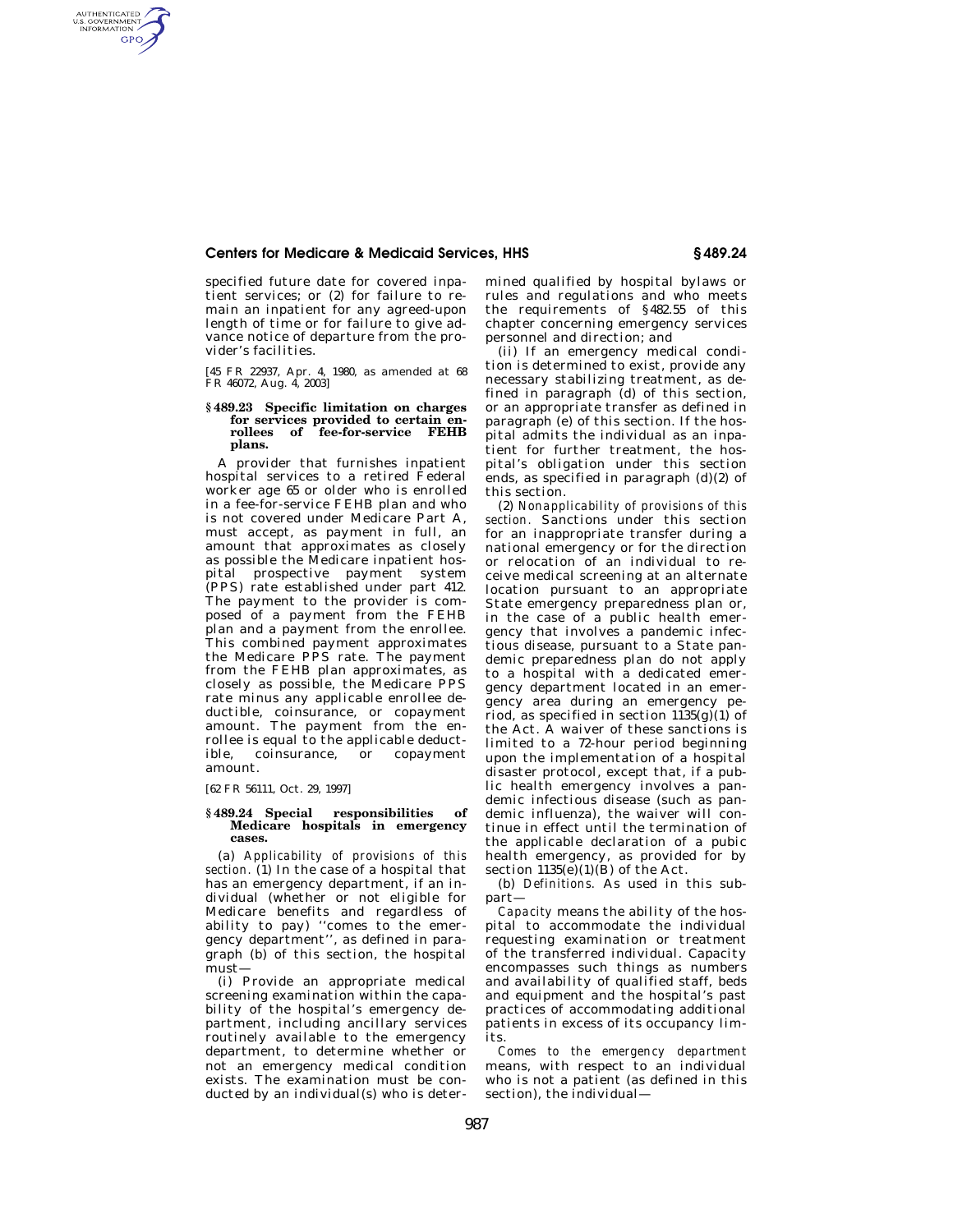(1) Has presented at a hospital's dedicated emergency department, as defined in this section, and requests examination or treatment for a medical condition, or has such a request made on his or her behalf. In the absence of such a request by or on behalf of the individual, a request on behalf of the individual will be considered to exist if a prudent layperson observer would believe, based on the individual's appearance or behavior, that the individual needs examination or treatment for a medical condition;

(2) Has presented on hospital property, as defined in this section, other than the dedicated emergency department, and requests examination or treatment for what may be an emergency medical condition, or has such a request made on his or her behalf. In the absence of such a request by or on behalf of the individual, a request on behalf of the individual will be considered to exist if a prudent layperson observer would believe, based on the individual's appearance or behavior, that the individual needs emergency examination or treatment;

(3) Is in a ground or air ambulance owned and operated by the hospital for purposes of examination and treatment for a medical condition at a hospital's dedicated emergency department, even if the ambulance is not on hospital grounds. However, an individual in an ambulance owned and operated by the hospital is not considered to have ''come to the hospital's emergency department'' if—

(i) The ambulance is operated under communitywide emergency medical service (EMS) protocols that direct it to transport the individual to a hospital other than the hospital that owns the ambulance; for example, to the closest appropriate facility. In this case, the individual is considered to have come to the emergency department of the hospital to which the individual is transported, at the time the individual is brought onto hospital property;

(ii) The ambulance is operated at the direction of a physician who is not employed or otherwise affiliated with the hospital that owns the ambulance; or

 $(4)$  Is in a ground or air nonhospitalowned ambulance on hospital property

# **§ 489.24 42 CFR Ch. IV (10–1–08 Edition)**

for presentation for examination and treatment for a medical condition at a hospital's dedicated emergency department. However, an individual in a nonhospital-owned ambulance off hospital property is not considered to have come to the hospital's emergency department, even if a member of the ambulance staff contacts the hospital by telephone or telemetry communications and informs the hospital that they want to transport the individual to the hospital for examination and treatment. The hospital may direct the ambulance to another facility if it is in ''diversionary status,'' that is, it does not have the staff or facilities to accept any additional emergency patients. If, however, the ambulance staff disregards the hospital's diversion instructions and transports the individual onto hospital property, the individual is considered to have come to the emergency department.

*Dedicated emergency department* means any department or facility of the hospital, regardless of whether it is located on or off the main hospital campus, that meets at least one of the following requirements:

(1) It is licensed by the State in which it is located under applicable State law as an emergency room or emergency department;

(2) It is held out to the public (by name, posted signs, advertising, or other means) as a place that provides care for emergency medical conditions on an urgent basis without requiring a previously scheduled appointment; or

(3) During the calendar year immediately preceding the calendar year in which a determination under this section is being made, based on a representative sample of patient visits that occurred during that calendar year, it provides at least one-third of all of its outpatient visits for the treatment of emergency medical conditions on an urgent basis without requiring a previously scheduled appointment.

*Emergency medical condition* means—

(1) A medical condition manifesting itself by acute symptoms of sufficient severity (including severe pain, psychiatric disturbances and/or symptoms of substance abuse) such that the absence of immediate medical attention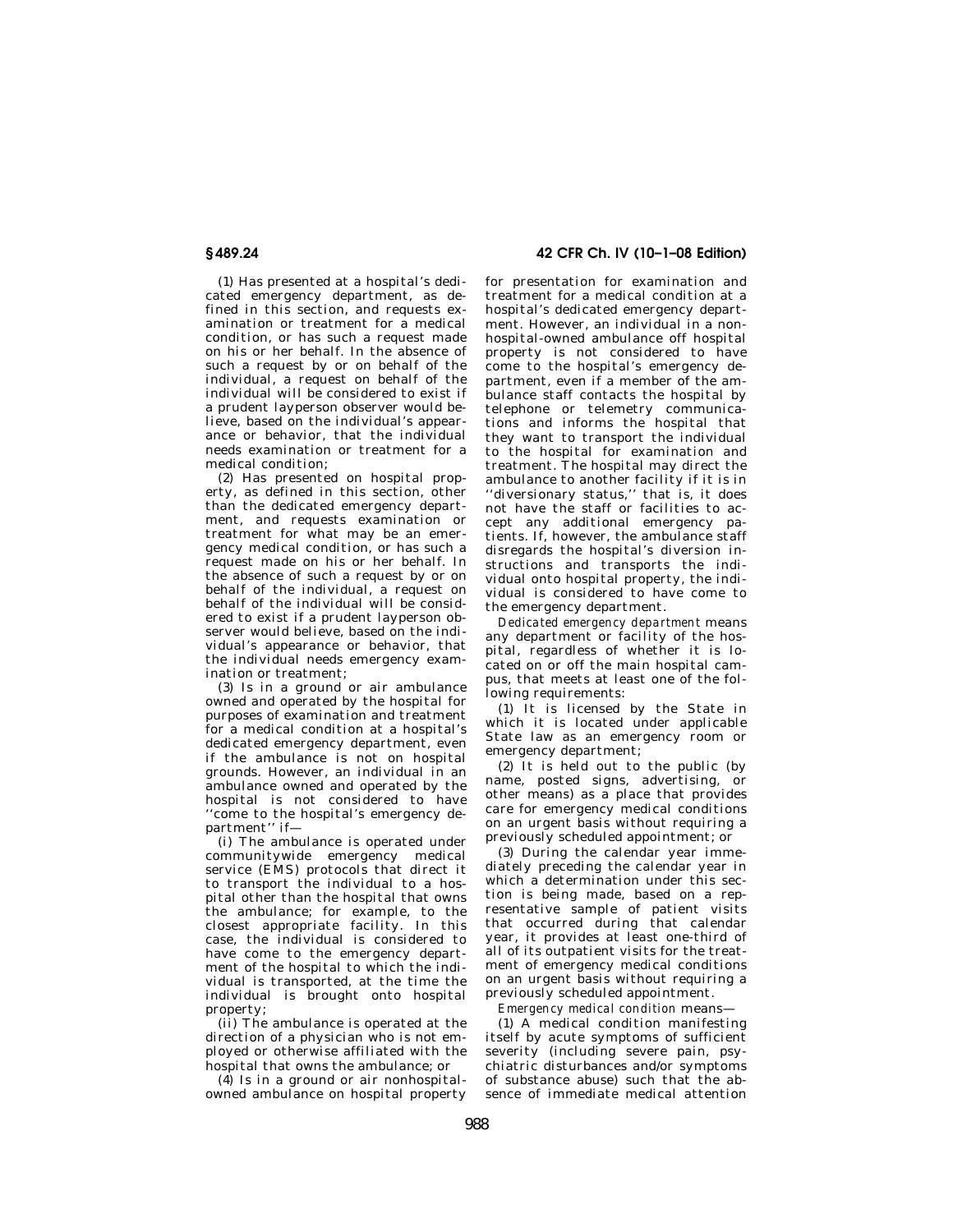could reasonably be expected to result in—

(i) Placing the health of the individual (or, with respect to a pregnant woman, the health of the woman or her unborn child) in serious jeopardy;

(ii) Serious impairment to bodily functions; or

(iii) Serious dysfunction of any bodily organ or part; or

(2) With respect to a pregnant woman who is having contractions—

(i) That there is inadequate time to effect a safe transfer to another hospital before delivery; or

(ii) That transfer may pose a threat to the health or safety of the woman or the unborn child.

*Hospital* includes a critical access hospital as defined in section  $1861$ (mm)(1) of the Act.

*Hospital property* means the entire main hospital campus as defined in §413.65(b) of this chapter, including the parking lot, sidewalk, and driveway, but excluding other areas or structures of the hospital's main building that are not part of the hospital, such as physician offices, rural health centers, skilled nursing facilities, or other entities that participate separately under Medicare, or restaurants, shops, or other nonmedical facilities.

*Hospital with an emergency department*  means a hospital with a dedicated emergency department as defined in this paragraph (b).

*Inpatient* means an individual who is admitted to a hospital for bed occupancy for purposes of receiving inpatient hospital services as described in §409.10(a) of this chapter with the expectation that he or she will remain at least overnight and occupy a bed even though the situation later develops that the individual can be discharged or transferred to another hospital and does not actually use a hospital bed overnight.

*Labor* means the process of childbirth beginning with the latent or early phase of labor and continuing through the delivery of the placenta. A woman experiencing contractions is in true labor unless a physician, certified nurse-midwife, or other qualified medical person acting within his or her scope of practice as defined in hospital medical staff bylaws and State law, certifies that, after a reasonable time of observation, the woman is in false labor.

*Participating hospital* means (1) a hospital or (2) a critical access hospital as defined in section 1861(mm)(1) of the Act that has entered into a Medicare provider agreement under section 1866 of the Act.

*Patient* means—

(1) An individual who has begun to receive outpatient services as part of an encounter, as defined in §410.2 of this chapter, other than an encounter that the hospital is obligated by this section to provide;

(2) An individual who has been admitted as an inpatient, as defined in this section.

*Stabilized* means, with respect to an 'emergency medical condition'' as defined in this section under paragraph (1) of that definition, that no material deterioration of the condition is likely, within reasonable medical probability, to result from or occur during the transfer of the individual from a facility or, with respect to an ''emergency medical condition'' as defined in this section under paragraph (2) of that definition, that the woman has delivered the child and the placenta.

*To stabilize* means, with respect to an 'emergency medical condition" as defined in this section under paragraph (1) of that definition, to provide such medical treatment of the condition necessary to assure, within reasonable medical probability, that no material deterioration of the condition is likely to result from or occur during the transfer of the individual from a facility or that, with respect to an ''emergency medical condition'' as defined in this section under paragraph (2) of that definition, the woman has delivered the child and the placenta.

*Transfer* means the movement (including the discharge) of an individual outside a hospital's facilities at the direction of any person employed by (or affiliated or associated, directly or indirectly, with) the hospital, but does not include such a movement of an individual who (i) has been declared dead, or (ii) leaves the facility without the permission of any such person.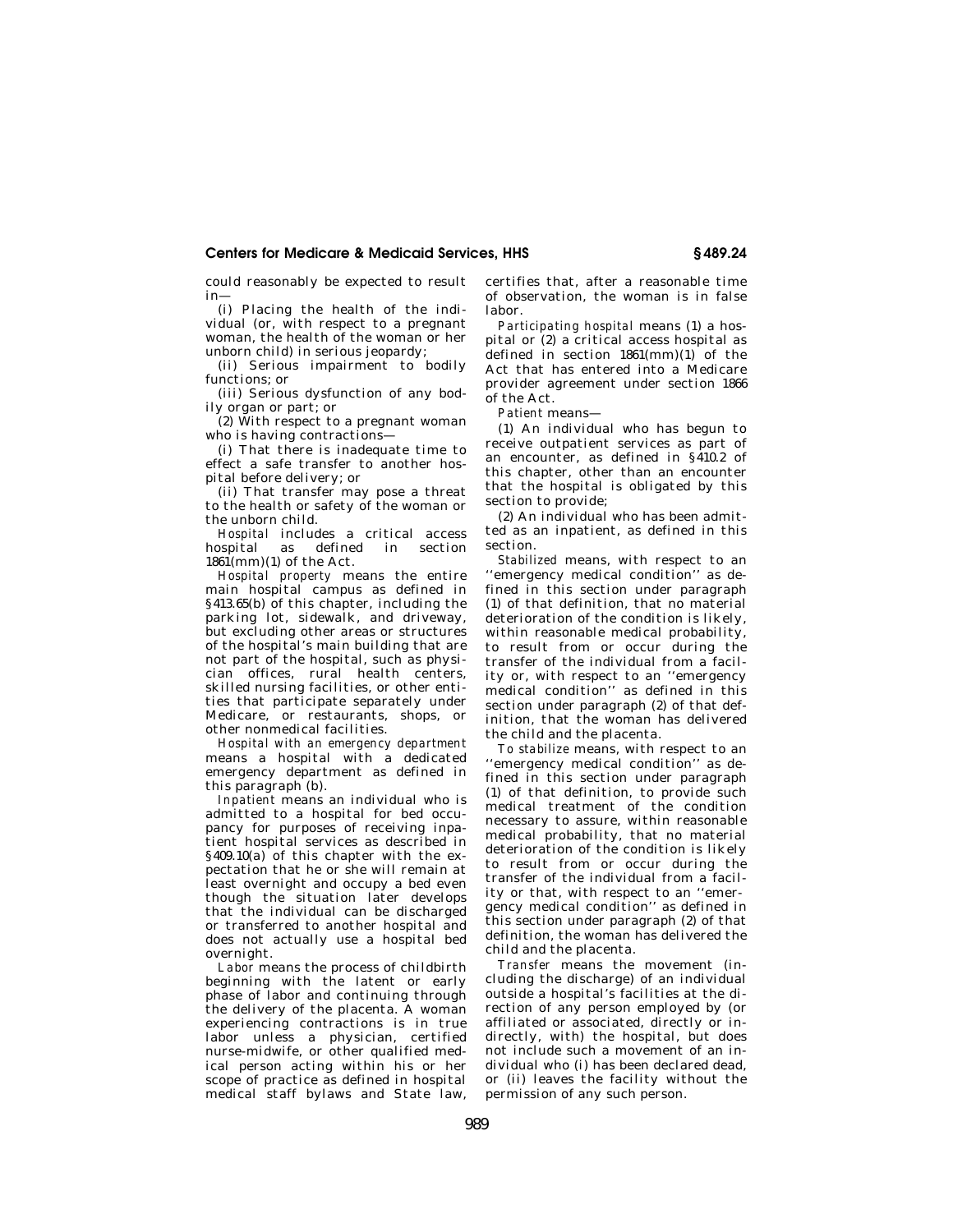(c) *Use of dedicated emergency department for nonemergency services.* If an individual comes to a hospital's dedicated emergency department and a request is made on his or her behalf for examination or treatment for a medical condition, but the nature of the request makes it clear that the medical condition is not of an emergency nature, the hospital is required only to perform such screening as would be appropriate for any individual presenting in that manner, to determine that the individual does not have an emergency medical condition.

(d) *Necessary stabilizing treatment for emergency medical conditions*—(1) *General.* Subject to the provisions of paragraph  $(d)(2)$  of this section, if any individual (whether or not eligible for Medicare benefits) comes to a hospital and the hospital determines that the individual has an emergency medical condition, the hospital must provide either—

(i) Within the capabilities of the staff and facilities available at the hospital, for further medical examination and treatment as required to stabilize the medical condition.

(ii) For transfer of the individual to another medical facility in accordance with paragraph (e) of this section.

(2) *Exception: Application to inpatients.*  (i) If a hospital has screened an individual under paragraph (a) of this section and found the individual to have an emergency medical condition, and admits that individual as an inpatient in good faith in order to stabilize the emergency medical condition, the hospital has satisfied its special responsibilities under this section with respect to that individual.

(ii) This section is not applicable to an inpatient who was admitted for elective (nonemergency) diagnosis or treatment.

(iii) A hospital is required by the conditions of participation for hospitals under Part 482 of this chapter to provide care to its inpatients in accordance with those conditions of participation.

(3) *Refusal to consent to treatment.* A hospital meets the requirements of paragraph  $(d)(1)(i)$  of this section with respect to an individual if the hospital offers the individual the further med-

**§ 489.24 42 CFR Ch. IV (10–1–08 Edition)** 

ical examination and treatment described in that paragraph and informs the individual (or a person acting on the individual's behalf) of the risks and benefits to the individual of the examination and treatment, but the individual (or a person acting on the individual's behalf) does not consent to the examination or treatment. The medical record must contain a description of the examination, treatment, or both if applicable, that was refused by or on behalf of the individual. The hospital must take all reasonable steps to secure the individual's written informed refusal (or that of the person acting on his or her behalf). The written document should indicate that the person has been informed of the risks and benefits of the examination or treatment, or both.

(4) *Delay in examination or treatment.*  (i) A participating hospital may not delay providing an appropriate medical screening examination required under paragraph (a) of this section or further medical examination and treatment required under paragraph (d)(1) of this section in order to inquire about the individual's method of payment or insurance status.

(ii) A participating hospital may not seek, or direct an individual to seek, authorization from the individual's insurance company for screening or stabilization services to be furnished by a hospital, physician, or nonphysician practitioner to an individual until after the hospital has provided the appropriate medical screening examination required under paragraph (a) of this section, and initiated any further medical examination and treatment that may be required to stabilize the emergency medical condition under paragraph  $(d)(1)$  of this section.

(iii) An emergency physician or nonphysician practitioner is not precluded from contacting the individual's physician at any time to seek advice regarding the individual's medical history and needs that may be relevant to the medical treatment and screening of the patient, as long as this consultation does not inappropriately delay services required under paragraph (a) or paragraphs  $(d)(1)$  and  $(d)(2)$  of this section.

(iv) Hospitals may follow reasonable registration processes for individuals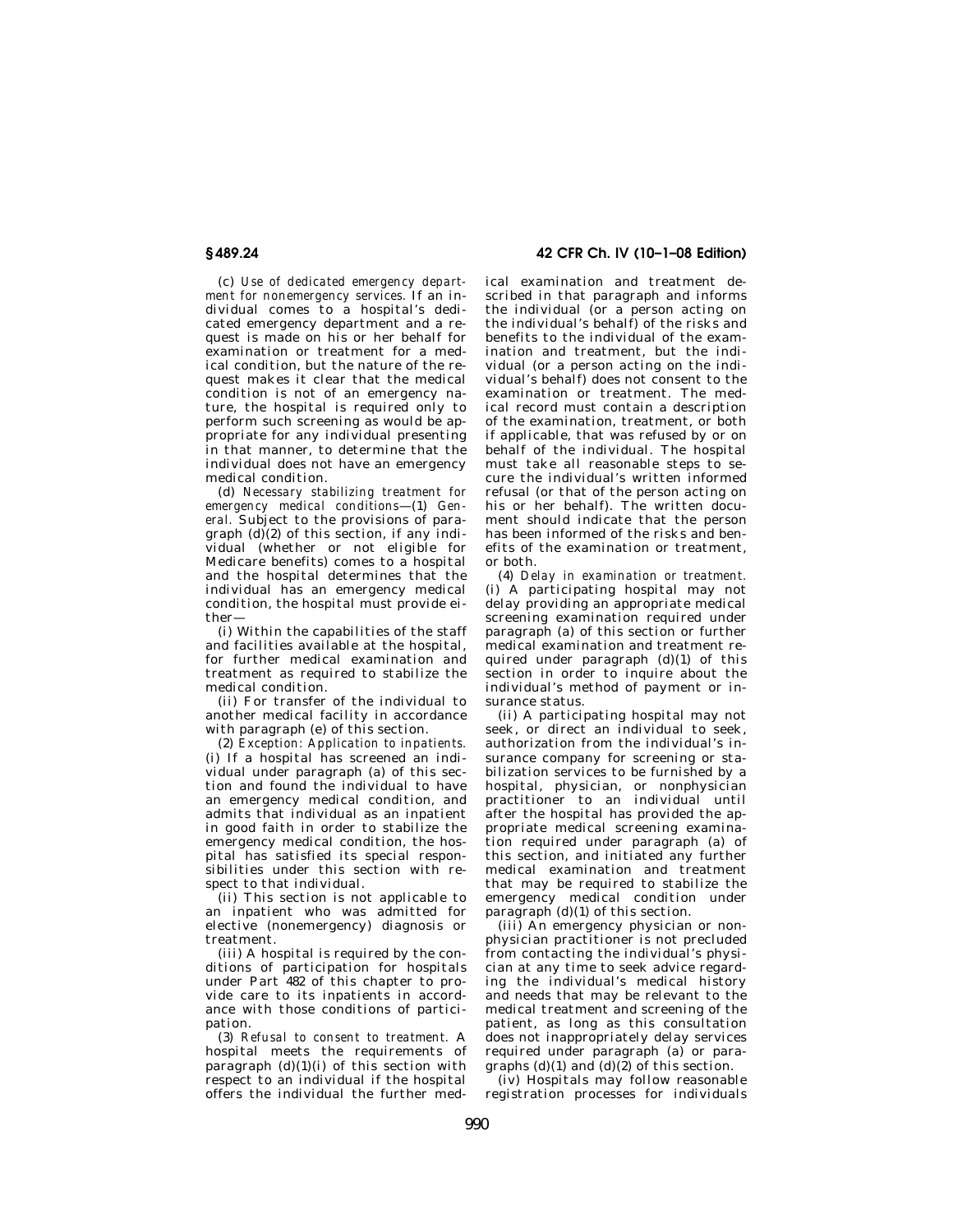for whom examination or treatment is required by this section, including asking whether an individual is insured and, if so, what that insurance is, as long as that inquiry does not delay screening or treatment. Reasonable registration processes may not unduly discourage individuals from remaining for further evaluation.

(5) *Refusal to consent to transfer.* A hospital meets the requirements of paragraph  $(d)(1)(ii)$  of this section with respect to an individual if the hospital offers to transfer the individual to another medical facility in accordance with paragraph (e) of this section and informs the individual (or a person acting on his or her behalf) of the risks and benefits to the individual of the transfer, but the individual (or a person acting on the individual's behalf) does not consent to the transfer. The hospital must take all reasonable steps to secure the individual's written informed refusal (or that of a person acting on his or her behalf). The written document must indicate the person has been informed of the risks and benefits of the transfer and state the reasons for the individual's refusal. The medical record must contain a description of the proposed transfer that was refused by or on behalf of the individual.

(e) *Restricting transfer until the individual is stabilized*—(1) *General.* If an individual at a hospital has an emergency medical condition that has not been stabilized (as defined in paragraph (b) of this section), the hospital may not transfer the individual unless—

(i) The transfer is an appropriate transfer (within the meaning of paragraph (e)(2) of this section); and

 $(ii)(A)$  The individual (or a legally responsible person acting on the individual's behalf) requests the transfer, after being informed of the hospital's obligations under this section and of the risk of transfer. The request must be in writing and indicate the reasons for the request as well as indicate that he or she is aware of the risks and benefits of the transfer;

(B) A physician (within the meaning of section  $1861(r)(1)$  of the Act) has signed a certification that, based upon the information available at the time of transfer, the medical benefits reasonably expected from the provision of appropriate medical treatment at another medical facility outweigh the increased risks to the individual or, in the case of a woman in labor, to the woman or the unborn child, from being transferred. The certification must contain a summary of the risks and benefits upon which it is based; or

(C) If a physician is not physically present in the emergency department at the time an individual is transferred, a qualified medical person (as determined by the hospital in its bylaws or rules and regulations) has signed a certification described in paragraph  $(e)(1)(ii)(B)$  of this section after a physician (as defined in section  $1861(r)(1)$  of the Act) in consultation with the qualified medical person, agrees with the certification and subsequently countersigns the certification. The certification must contain a summary of the risks and benefits upon which it is based.

(2) A transfer to another medical facility will be appropriate only in those cases in which—

(i) The transferring hospital provides medical treatment within its capacity that minimizes the risks to the individual's health and, in the case of a woman in labor, the health of the unborn child;

(ii) The receiving facility—

(A) Has available space and qualified personnel for the treatment of the individual; and

(B) Has agreed to accept transfer of the individual and to provide appropriate medical treatment;

(iii) The transferring hospital sends to the receiving facility all medical records (or copies thereof) related to the emergency condition which the individual has presented that are available at the time of the transfer, including available history, records related to the individual's emergency medical condition, observations of signs or symptoms, preliminary diagnosis, results of diagnostic studies or telephone reports of the studies, treatment provided, results of any tests and the informed written consent or certification (or copy thereof) required under paragraph  $(e)(1)(ii)$  of this section, and the name and address of any on-call physician (described in paragraph  $(g)$  of this section) who has refused or failed to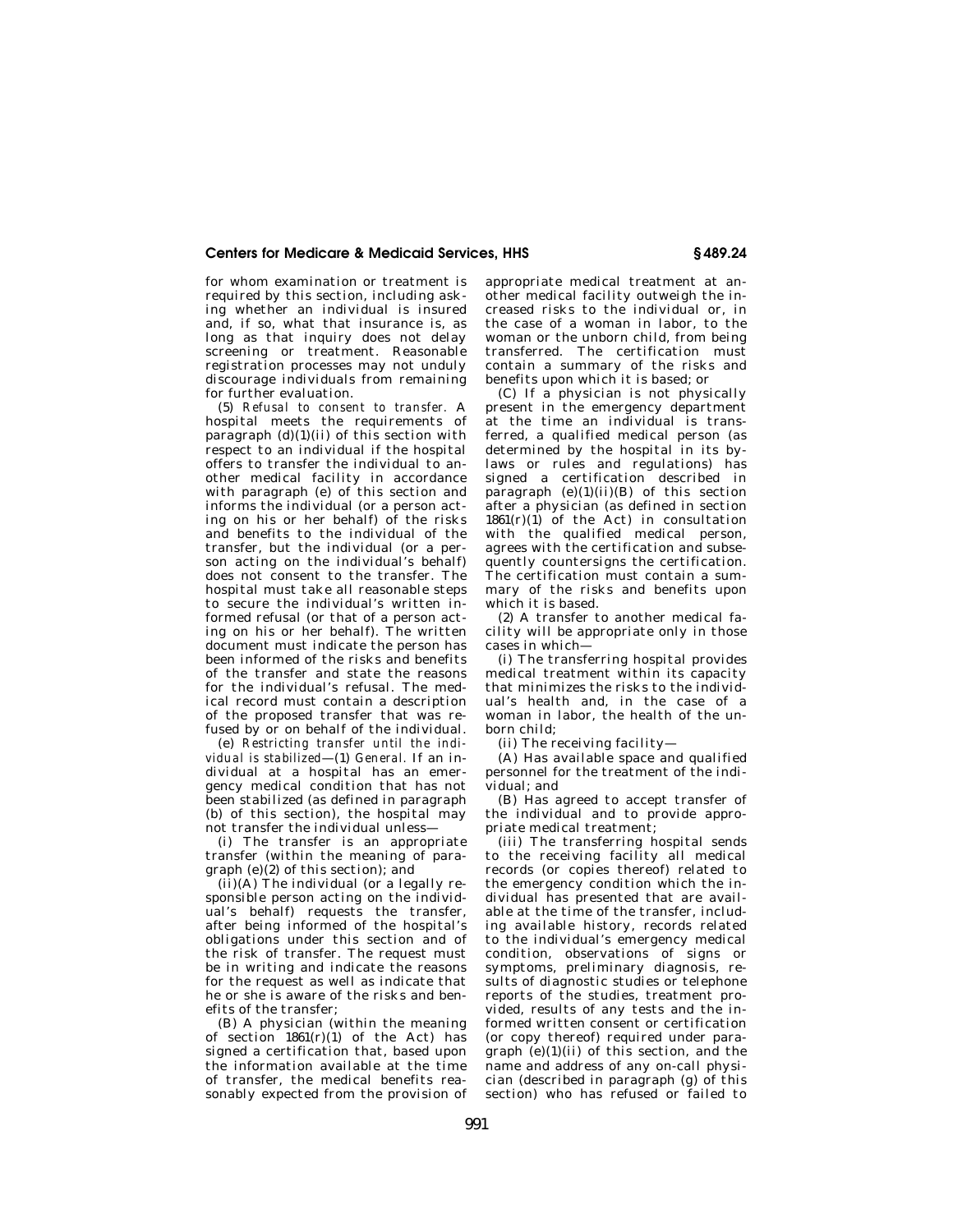appear within a reasonable time to provide necessary stabilizing treatment. Other records (e.g., test results not yet available or historical records not readily available from the hospital's files) must be sent as soon as practicable after transfer; and

(iv) The transfer is effected through qualified personnel and transportation equipment, as required, including the use of necessary and medically appropriate life support measures during the transfer.

(3) A participating hospital may not penalize or take adverse action against a physician or a qualified medical person described in paragraph  $(e)(1)(ii)(C)$ of this section because the physician or qualified medical person refuses to authorize the transfer of an individual with an emergency medical condition that has not been stabilized, or against any hospital employee because the employee reports a violation of a requirement of this section.

(f) *Recipient hospital responsibilities.* A participating hospital that has specialized capabilities or facilities (including, but not limited to, facilities such as burn units, shock-trauma units, neonatal intensive case units, or, with respect to rural areas, regional referral centers (which, for purposes of this subpart, mean hospitals meeting the requirements of referral centers found at §412.96 of this chapter)) may not refuse to accept from a referring hospital within the boundaries of the .<br>United States an appropriate transfer of an individual who requires such specialized capabilities or facilities if the receiving hospital has the capacity to treat the individual.

(1) The provisions of this paragraph (f) apply to any participating hospital with specialized capabilities, regardless of whether the hospital has a dedicated emergency department.

(2) The provisions of this paragraph (f) do not apply to an individual who has been admitted to a referring hospital under the provisions of paragraph  $(d)(2)(i)$  of this section.

(g) *Termination of provider agreement.*  If a hospital fails to meet the requirements of paragraph (a) through (f) of this section, CMS may terminate the provider agreement in accordance with §489.53.

**§ 489.24 42 CFR Ch. IV (10–1–08 Edition)** 

(h) *Consultation with Quality Improvement Organizations (QIOs)*—(1) *General.*  Except as provided in paragraph (h)(3) of this section, in cases where a medical opinion is necessary to determine a physician's or hospital's liability under section  $1867(d)(1)$  of the Act, CMS requests the appropriate QIO (with a contract under Part B of title XI of the Act) to review the alleged section 1867(d) violation and provide a report on its findings in accordance with paragraph  $(h)(2)(iv)$  and  $(v)$  of this section. CMS provides to the QIO all information relevant to the case and within its possession or control. CMS, in consultation with the OIG, also provides to the QIO a list of relevant questions to which the QIO must respond in its report.

(2) *Notice of review and opportunity for discussion and additional information.*  The QIO shall provide the physician and hospital reasonable notice of its review, a reasonable opportunity for discussion, and an opportunity for the physician and hospital to submit additional information before issuing its report. When a QIO receives a request for consultation under paragraph (h)(1) of this section, the following provisions apply—

(i) The QIO reviews the case before the 15th calendar day and makes its tentative findings.

(ii) Within 15 calendar days of receiving the case, the QIO gives written notice, sent by certified mail, return receipt requested, to the physician or the hospital (or both if applicable).

(iii)(A) The written notice must contain the following information:

(*1*) The name of each individual who may have been the subject of the alleged violation.

(*2*) The date on which each alleged violation occurred.

(*3*) An invitation to meet, either by telephone or in person, to discuss the case with the QIO, and to submit additional information to the QIO within 30 calendar days of receipt of the notice, and a statement that these rights will be waived if the invitation is not accepted. The QIO must receive the information and hold the meeting within the 30-day period.

(*4*) A copy of the regulations at 42 CFR 489.24.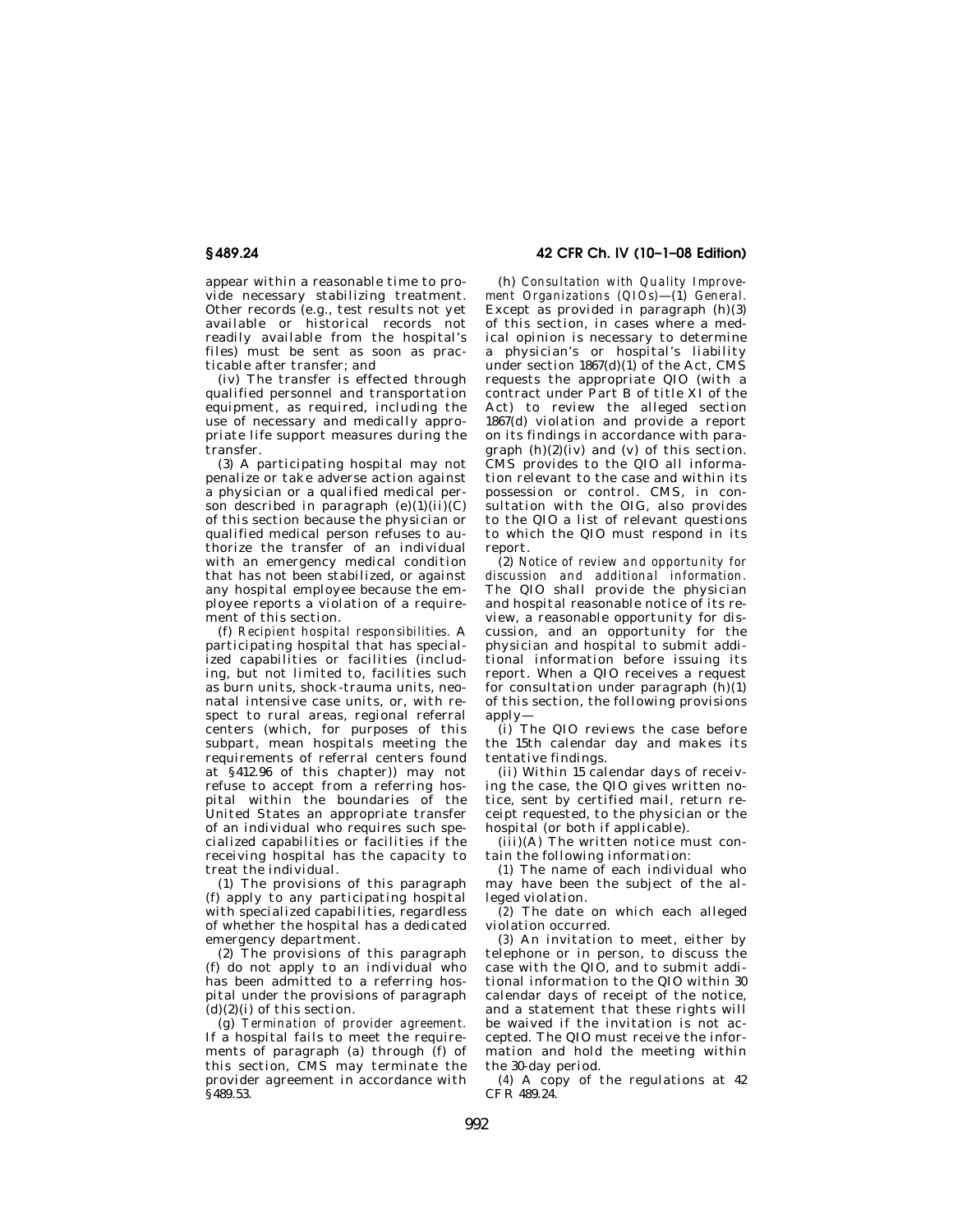(B) For purposes of paragraph  $(h)(2)(iii)(A)$  of this section, the date of receipt is presumed to be 5 days after the certified mail date on the notice, unless there is a reasonable showing to the contrary.

(iv) The physician or hospital (or both where applicable) may request a meeting with the QIO. This meeting is not designed to be a formal adversarial hearing or a mechanism for discovery by the physician or hospital. The meeting is intended to afford the physician and/or the hospital a full and fair opportunity to present the views of the physician and/or hospital regarding the case. The following provisions apply to that meeting:

(A) The physician and/or hospital has the right to have legal counsel present during that meeting. However, the QIO may control the scope, extent, and manner of any questioning or any other presentation by the attorney. The QIO may also have legal counsel present.

(B) The QIO makes arrangements so that, if requested by CMS or the OIG, a verbatim transcript of the meeting may be generated. If CMS or OIG requests a transcript, the affected physician and/or the affected hospital may request that CMS provide a copy of the transcript.

(C) The QIO affords the physician and/or the hospital an opportunity to present, with the assistance of counsel, expert testimony in either oral or written form on the medical issues presented. However, the QIO may reasonably limit the number of witnesses and length of such testimony if such testimony is irrelevant or repetitive. The physician and/or hospital, directly or through counsel, may disclose patient records to potential expert witnesses without violating any non-disclosure requirements set forth in part 476 of this chapter.

(D) The QIO is not obligated to consider any additional information provided by the physician and/or the hospital after the meeting, unless, before the end of the meeting, the QIO requests that the physician and/or hospital submit additional information to support the claims. The QIO then allows the physician and/or the hospital an additional period of time, not to exceed 5 calendar days from the meeting, to submit the relevant information to the QIO.

(v) Within 60 calendar days of receiving the case, the QIO must submit to CMS a report on the QIO's findings. CMS provides copies to the OIG and to the affected physician and/or the affected hospital. The report must contain the name of the physician and/or the hospital, the name of the individual, and the dates and times the individual arrived at and was transferred (or discharged) from the hospital. The report provides expert medical opinion regarding whether the individual involved had an emergency medical condition, whether the individual's emergency medical condition was stabilized, whether the individual was transferred appropriately, and whether there were any medical utilization or quality of care issues involved in the case.

(vi) The report required under paragraph  $(h)(2)(v)$  of this section should not state an opinion or conclusion as to whether section 1867 of the Act or §489.24 has been violated.

(3) If a delay would jeopardize the health or safety of individuals or when there was no screening examination, the QIO review described in this section is not required before the OIG may impose civil monetary penalties or an exclusion in accordance with section  $1867(d)(1)$  of the Act and 42 CFR part 1003 of this title.

(4) If the QIO determines after a preliminary review that there was an appropriate medical screening examination and the individual did not have an emergency medical condition, as defined by paragraph (b) of this section, then the QIO may, at its discretion, return the case to CMS and not meet the requirements of paragraph (h) except for those in paragraph  $(h)(2)(v)$ .

(i) *Release of QIO assessments.* Upon request, CMS may release a QIO assessment to the physician and/or hospital, or the affected individual, or his or her representative. The QIO physician's identity is confidential unless he or she consents to its release. (See §§476.132 and 476.133 of this chapter.)

(j) *Availability of on-call physicians.* In accordance with the on-call list requirements specified in §489.20(r)(2), a